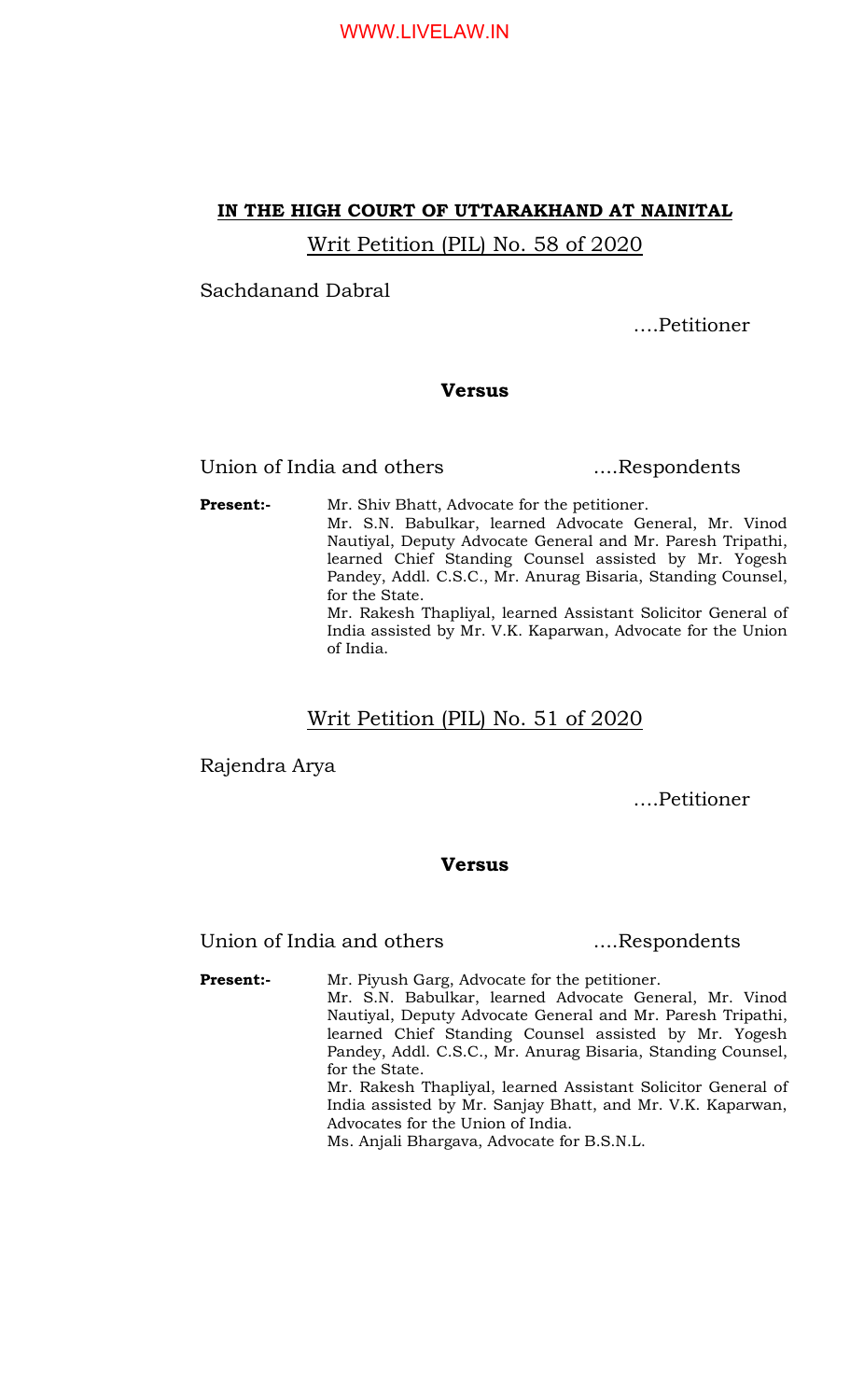## WWW.LIVELAW.IN

# Writ Petition (PIL) No. 50 of 2020

In Re in the Matter of to Provide Adequate Security to Doctor and Other Para Medical Professionals

….Petitioner

### Versus

Principal Secretary/Secretary, Health Department Govt. of Uttarakhand and others

....Respondents

Present:- Mr. Dushyant Mainali, petitioner in person. Mr. S.N. Babulkar, learned Advocate General, Mr. Vinod Nautiyal, Deputy Advocate General and Mr. Paresh Tripathi, learned Chief Standing Counsel assisted by Mr. Yogesh Pandey, Addl. C.S.C., Mr. Anurag Bisaria, Standing Counsel, for the State. Mr. Rakesh Thapliyal, learned Assistant Solicitor General of India assisted by Mr. V.K. Kaparwan, Advocate for the Union of India.

# Writ Petition (PIL) No. 67 of 2020

D.K. Joshi ….Petitioner

Versus

State of Uttarakhand & others

....Respondents

Present:- Mr. Abhijay Negi, Advocate with Ms. Snigdha Tiwari, Advocate for the petitioner and Mr. D.K. Joshi, petitioner in person. Mr. S.N. Babulkar, learned Advocate General, Mr. Vinod Nautiyal, Deputy Advocate General and Mr. Paresh Tripathi, learned Chief Standing Counsel assisted by Mr. Yogesh Pandey, Addl. C.S.C., Mr. Anurag Bisaria, Standing Counsel, for the State. Mr. Rakesh Thapliyal, learned Assistant Solicitor General of India assisted by Mr. Sanjay Bhatt and Mr. V.K. Kaparwan, Advocates for the Union of India.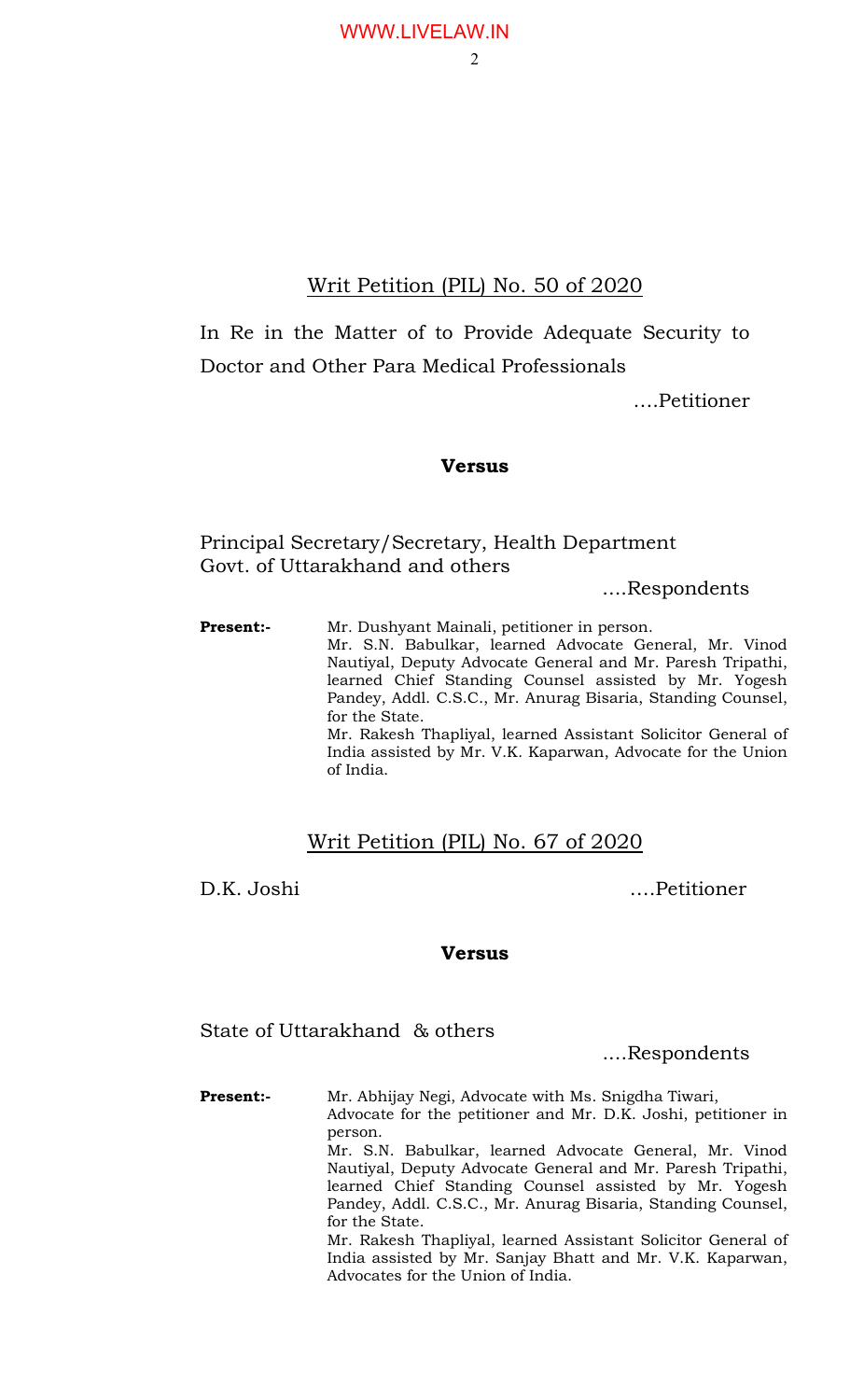# WWW.LIVELAW.IN

#### 3

# Writ Petition (PIL) No. 70 of 2020

Ram Swaroop ….Petitioner

## Versus

## State of Uttarakhand & others

 ....Respondents Present:- Mr. Navnish Negi, Advocate for the petitioner. Mr. S.N. Babulkar, learned Advocate General, Mr. Vinod Nautiyal, Deputy Advocate General and Mr. Paresh Tripathi, learned Chief Standing Counsel assisted by Mr. Yogesh Pandey, Addl. C.S.C., Mr. Anurag Bisaria, Standing Counsel, for the State.

## Hon'ble Sudhanshu Dhulia, J. Hon'ble Ravindra Maithani, J.

 Pursuant to our order dated 27.05.2020 as modified by order dated 28.05.2020, the District Legal Services Authorities have inspected the quarantine centers and have filed their reports. These District Legal Services Authorities are of Districts Nainital, Udham Singh Nagar, Haridwar and Dehradun.

2. The Registry shall make these reports available to the learned Advocate General for the State within twenty-four hours from today so that the State Government may study these reports and come back with the solutions by the next date of listing, as certain shortcomings have been pointed out in these reports.

3. The sense which we are getting after studying these reports is that the quarantine centers which have been established at Village level are the worst of the lot. These quarantine centres in villages are mostly functioning in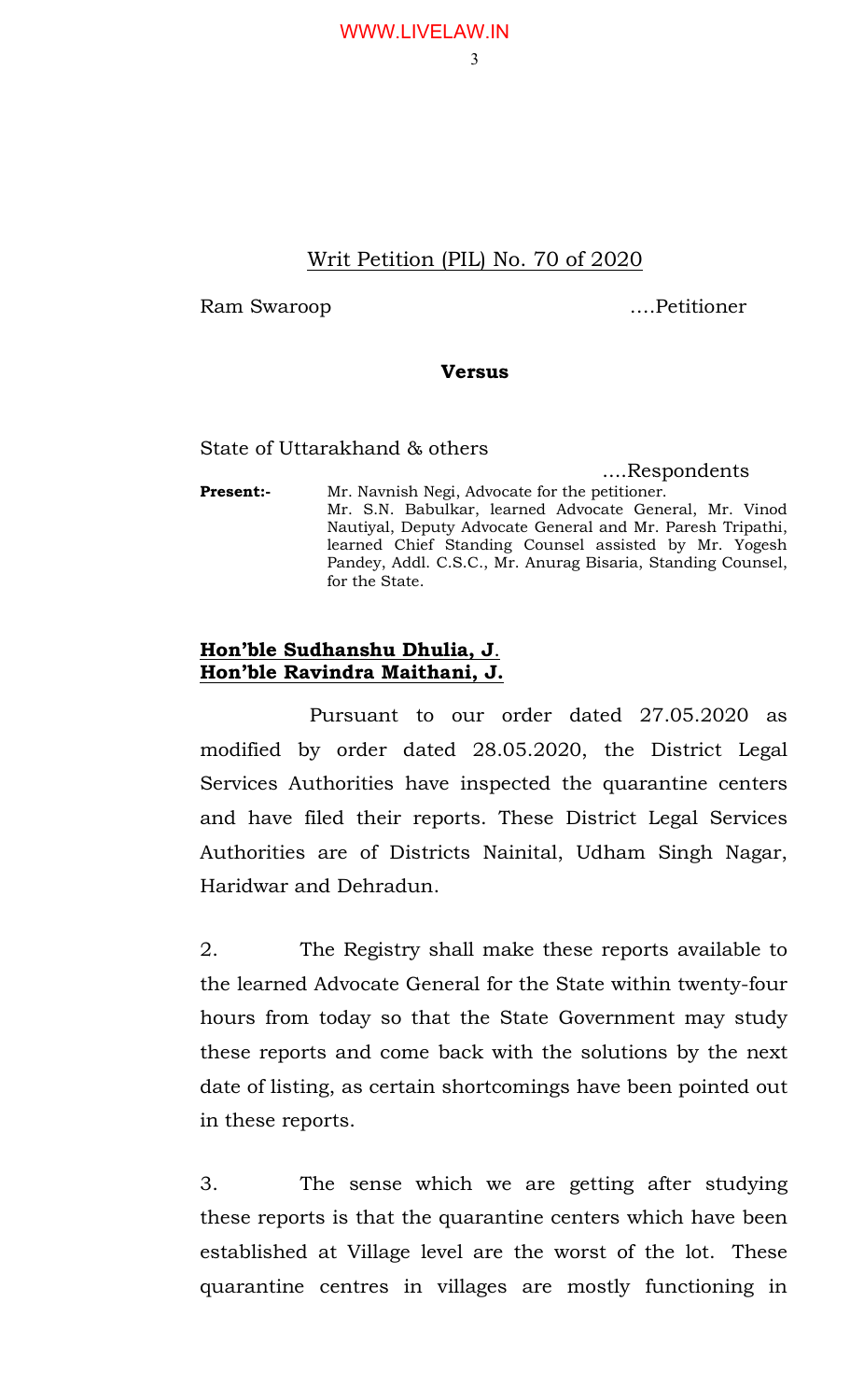$\Delta$ 

Government Primary Schools and Secondary Schools. Their condition, as per the reports is pitiable. First and foremost, there are no facilities in these centers to provide food to the inmates. Food is being provided by the villagers and the family members of the inmates. In many of these quarantine centers where the inmates are more than 20 to 30, there are only 1 or 2 toilets. What is most shocking is that the hygienic condition of these toilets is also extremely poor. Most of these toilets are not clean. Apart from this, many of the toilets which are in urban areas are in bad conditions, as these toilets are not being cleaned regularly.

4. The "Gram Sabhas" are also short of funds and they appear to be in no condition to manage these quarantine centers. We refer here to a Government Order dated 04.05.2020 passed by the Government of Uttarakhand wherein a duty has been cast upon the District Magistrate to coordinate with the "Gram Sabhas" and "Gram Pradhans" of such villages where these quarantine centers have been established, provide them with funds and see to it that these quarantine centers are properly managed. We are afraid that this is not being done properly as of now.

5. We therefore direct the Secretary, Health and the Secretary, Disaster Management, Government of Uttarakhand, who are also before us to pass appropriate orders to the District Magistrates so that their own order dated 04.05.2020 should be implemented in its letter and spirit and there are enough funds with the "Gram Sabhas" to manage and run these centers.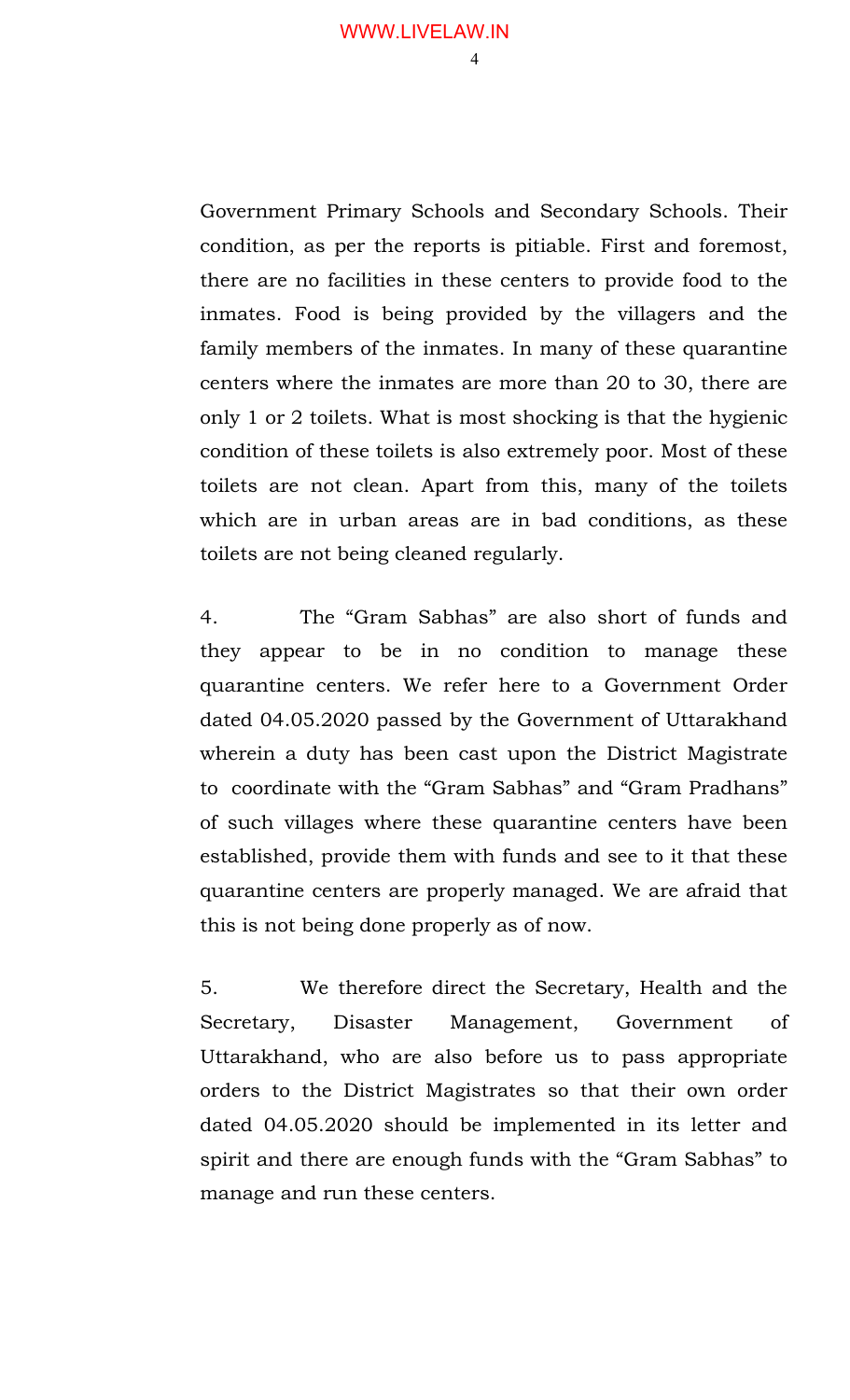6. Meanwhile, the Secretary, Health, Government of Uttarakhand shall also study the reports given by the District Legal Services Authorities and shall come with the suggestions and shall reply by the next date of listing.

7. We also make it clear that pursuant to our earlier order dated 20.05.2020, where we had directed the State Government that as far as possible the quarantine centers should be established in border districts. We have presently been told that pursuant to the latest guidelines of the Government of India, the earlier restrictions which were existing for coming to Uttarakhand by and large have been lifted.

8. The State Government expects that a large number of people will be coming to Uttarakhand in the very near future and therefore it will not be possible for them to establish more quarantine centers in the border towns. We realise that under the changed situation it may not be practical for the authorities to establish new centres. Keeping these contingencies in mind we had qualified our order stating that "all possible efforts be made". Needless to say the authorities shall keep the emerging conditions in mind while implementing our order.

9. We, however, make it absolutely clear that the quarantine centres already existing should be improved, in the light of what we have already said above.

10. We direct the Secretary, Health, Government of Uttarakhand and the concerned District Magistrate to remove all the shortcomings in these quarantine centers.